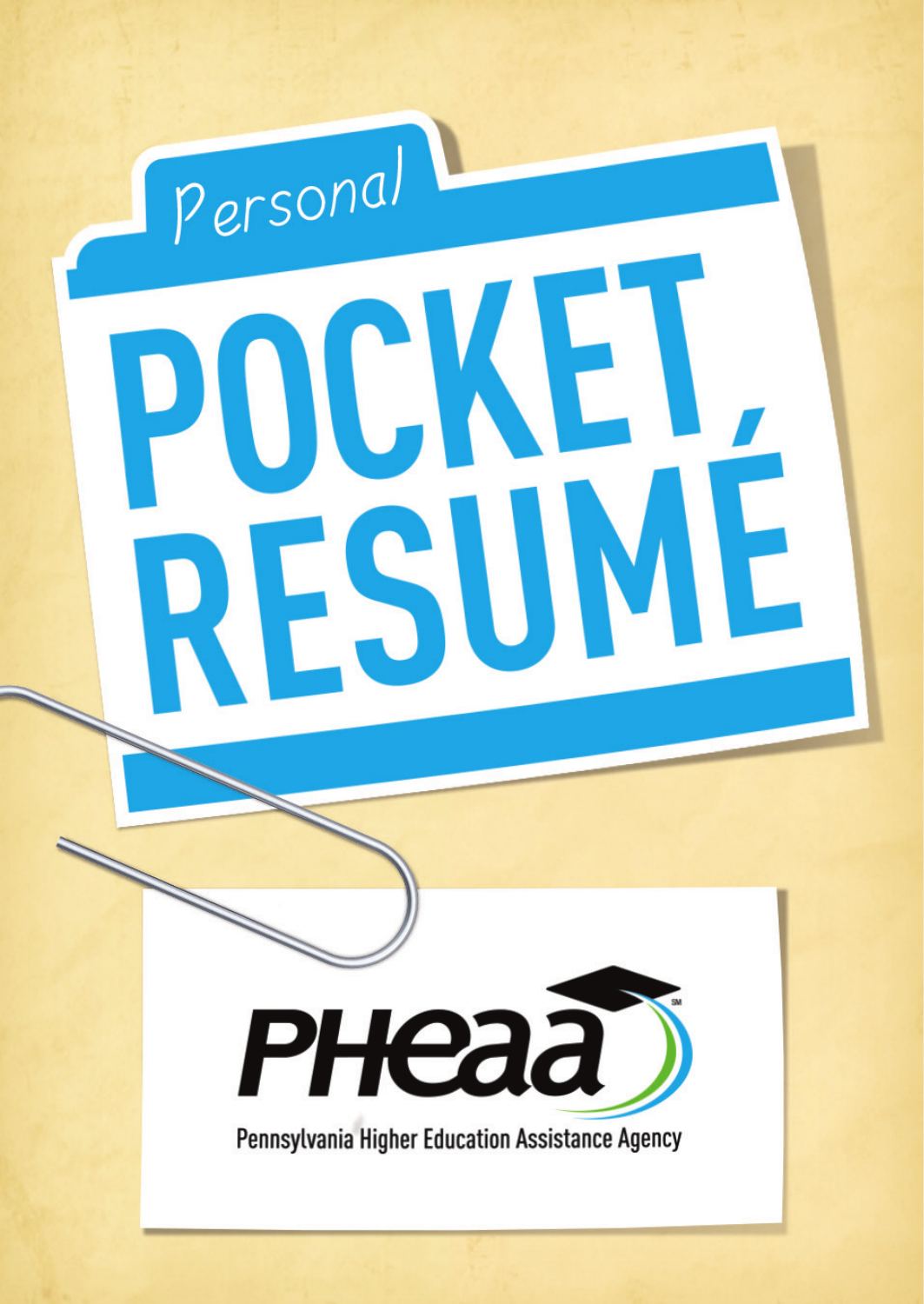# Personal Data

| Work permit? Yes ___________ No _________ |  |
|-------------------------------------------|--|
|                                           |  |
|                                           |  |

#### Important Names & Phone Numbers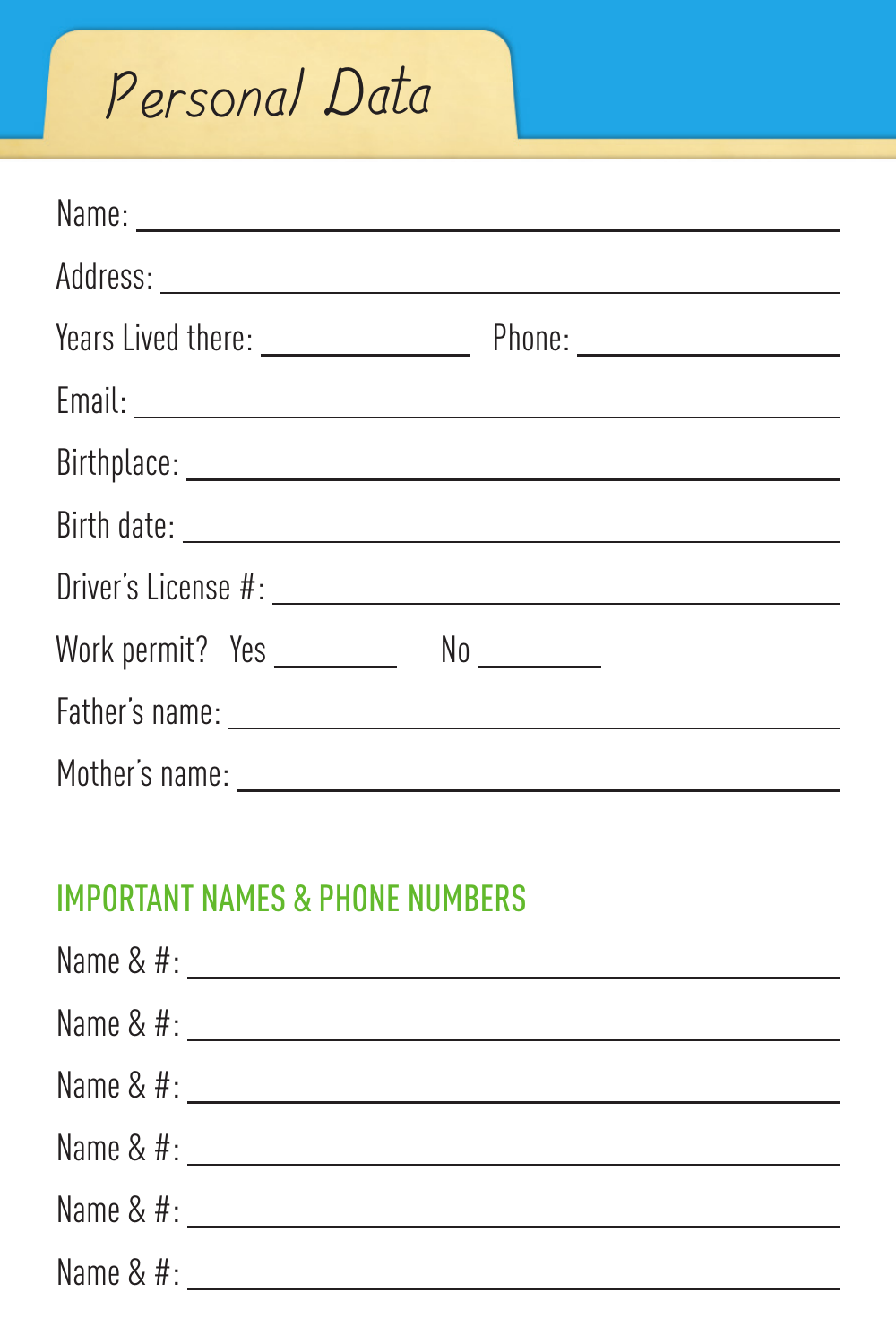## $\mathcal E$ ducation

#### **ELEMENTARY**

| <b>MIDDLE SCHOOL</b> | Name of school: with a series of school of the series of the series of the series of the series of the series of the series of the series of the series of the series of the series of the series of the series of the series |
|----------------------|-------------------------------------------------------------------------------------------------------------------------------------------------------------------------------------------------------------------------------|
|                      |                                                                                                                                                                                                                               |
| <b>HIGH SCHOOL</b>   |                                                                                                                                                                                                                               |
|                      |                                                                                                                                                                                                                               |
|                      |                                                                                                                                                                                                                               |
|                      | <u> 1989 - Johann Stoff, amerikansk politiker (* 1908)</u>                                                                                                                                                                    |
|                      | <u> 1989 - Johann Stoff, amerikansk politiker (* 1908)</u>                                                                                                                                                                    |
|                      | the control of the control of the control of the control of the control of the control of the control of the control of the control of the control of the control of the control of the control of the control of the control |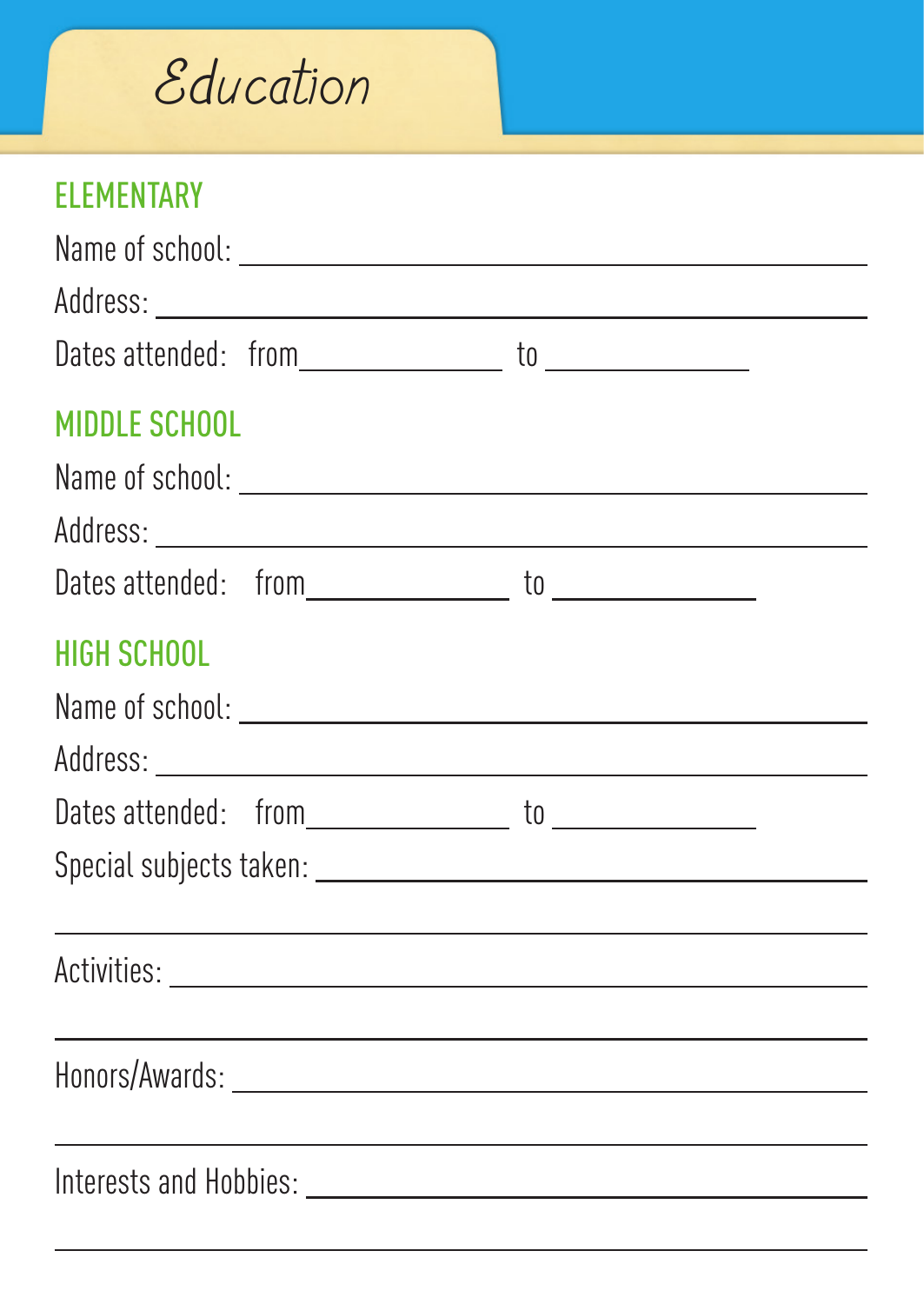

| the control of the control of the con- |
|----------------------------------------|
|                                        |
|                                        |
|                                        |
|                                        |
|                                        |
|                                        |
|                                        |
|                                        |
|                                        |
|                                        |
|                                        |
|                                        |
|                                        |
|                                        |
|                                        |
|                                        |
|                                        |
|                                        |
|                                        |
|                                        |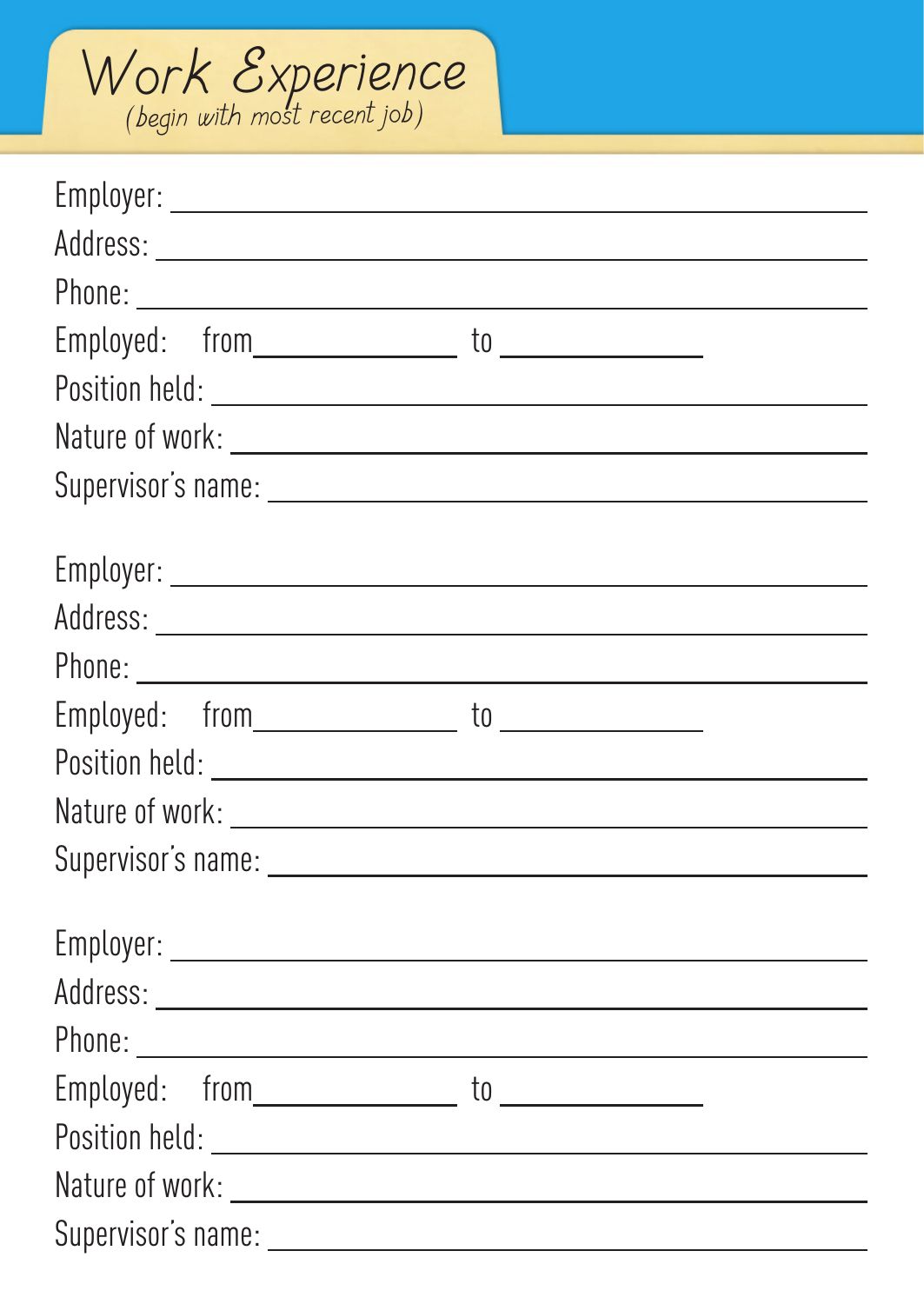